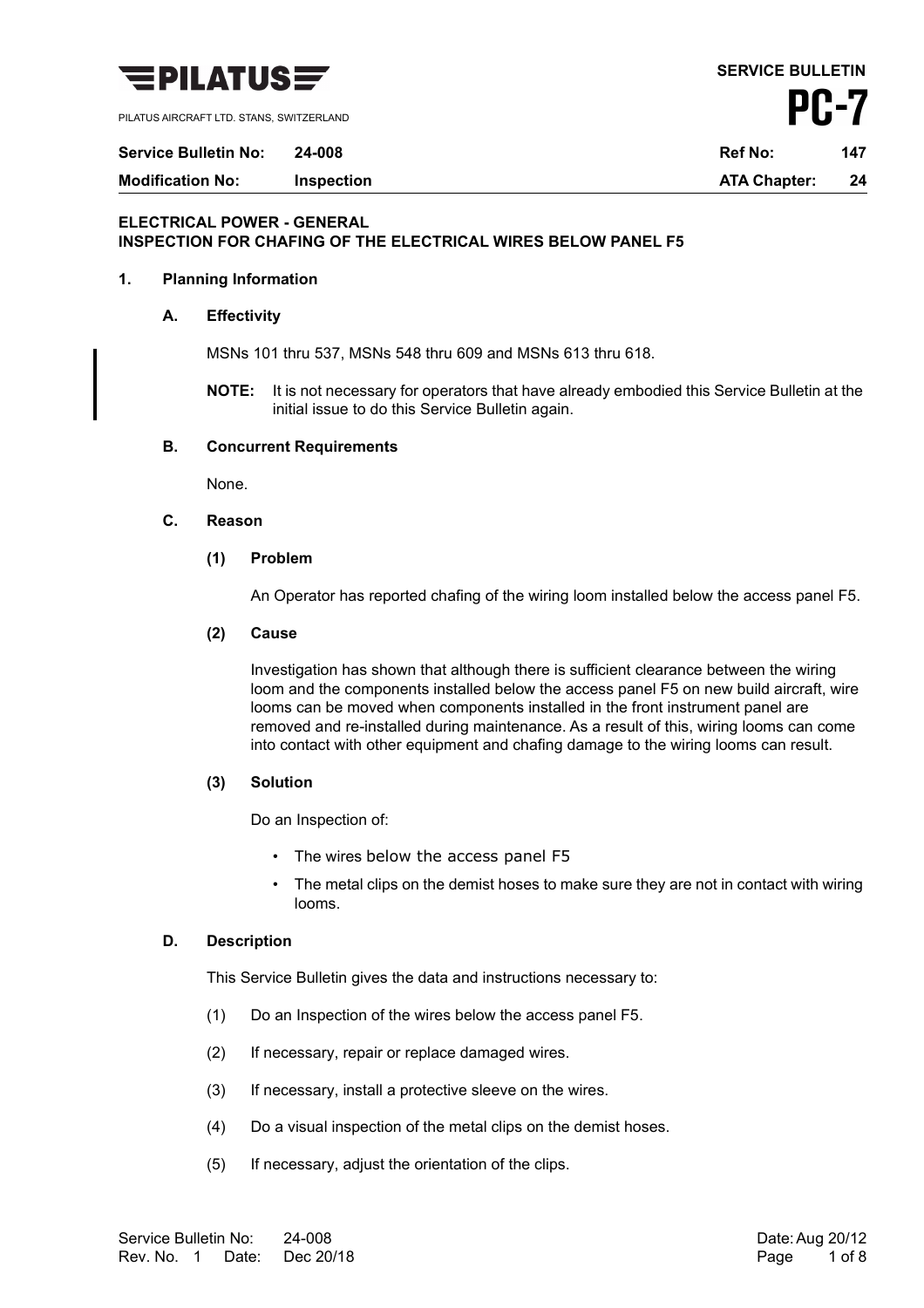

#### (6) Report all findings to Pilatus.

Revision No. 1 of this Service Bulletin is issued to extend the effectivity of this Service Bulletin and to include additional criteria to the inspection requirement in Para. 3.B.(1).

#### **E. Compliance**

Mandatory.

Accomplishment required not later than 120 days after the effective date of this Service Bulletin.

# **F. Approval**

The technical content of this Service Bulletin is approved under the authority of Pilatus Aircraft Ltd.

Pilatus advises Operators/Owners to check with their delegated Airworthiness Authorities for any changes, local regulations or sanctions that may affect the embodiment of this Service Bulletin.

## **G. Copyright Information**

© Pilatus Aircraft Ltd. This document contains proprietary information that is protected by copyright. All rights are reserved. No part of this document may be copied, reproduced or translated to other languages without the prior written consent of Pilatus Aircraft Ltd.

#### **H. Manpower**

|                                                                   | <b>Man-Hours</b><br><b>Inspection</b> | <b>Man-Hours</b><br><b>Repair Wire(s)</b><br>(Per Wire) | <b>Man-Hours</b><br><b>Replace Wire(s)</b><br>(Per Wire) |
|-------------------------------------------------------------------|---------------------------------------|---------------------------------------------------------|----------------------------------------------------------|
| Preparation                                                       | 1.0                                   |                                                         |                                                          |
| Do an Inspection of the wires below the<br>access panel F5.       | 1.0                                   |                                                         |                                                          |
| If necessary, repair damaged wires (per<br>wire).                 |                                       | 0.5                                                     |                                                          |
| If necessary, replace damaged wires (per<br>wire).                |                                       |                                                         | 4.0                                                      |
| If necessary, install a protective sleeve on<br>the wires.        |                                       | 1.0                                                     |                                                          |
| Do a visual inspection of the metal clips on<br>the demist hoses. | 0.5                                   |                                                         |                                                          |
| If necessary, adjust the orientation of the<br>clips.             | 0.5                                   |                                                         |                                                          |
| Report all findings to Pilatus.                                   | 1.0                                   |                                                         |                                                          |
| Close up                                                          | 1.0                                   |                                                         |                                                          |
| <b>TOTAL MAN-HOURS</b>                                            | 5.0                                   | 1.5                                                     | 4.0                                                      |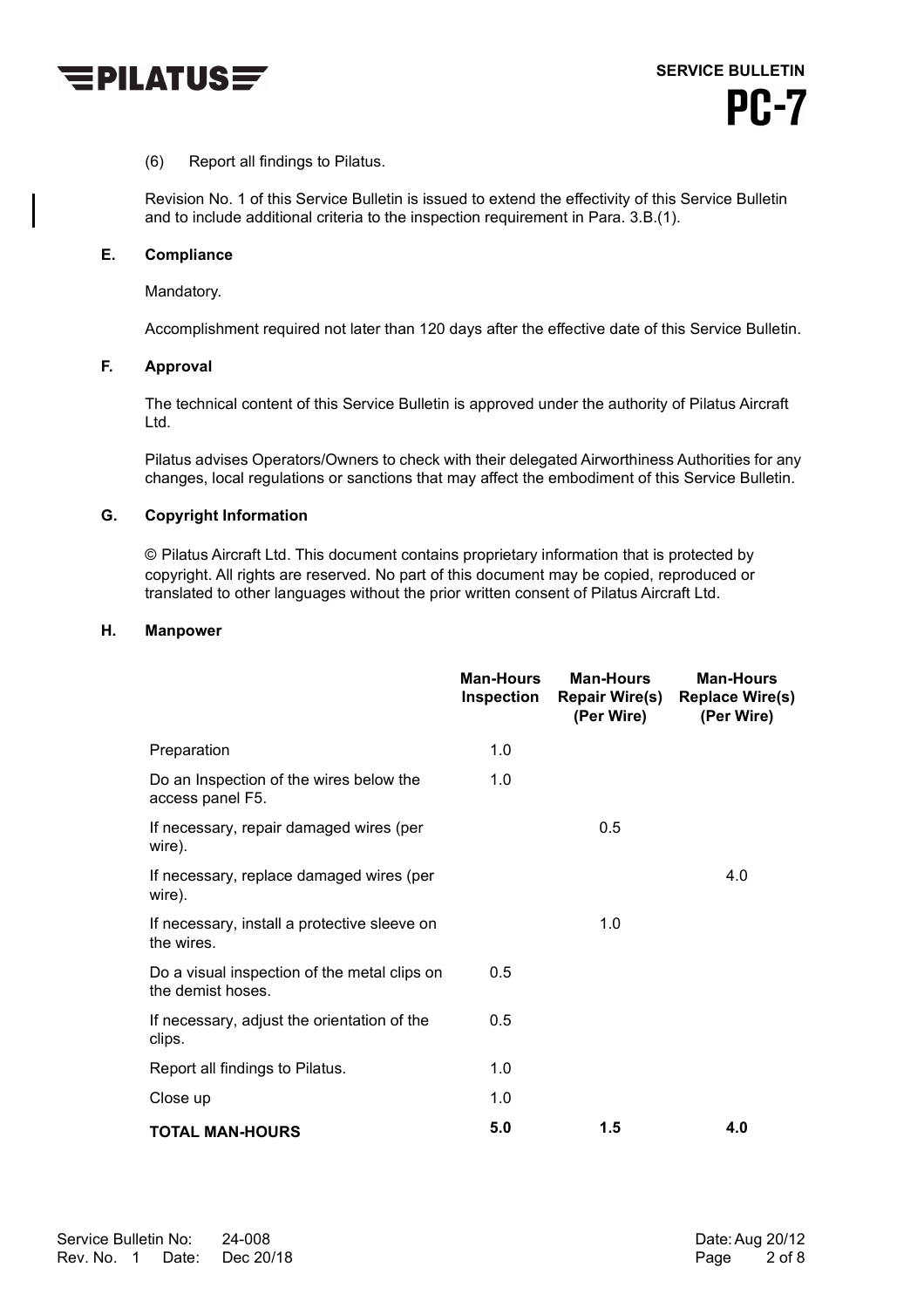

- **I. Weight and Balance**
	- **(1) Weight Change**

Negligible.

**(2) Moment Change**

Negligible.

# **J. Electrical Load Data**

Not changed.

## **K. Software**

Not changed.

### **L. References**

Aircraft Maintenance Manual (AMM): P2-A-06-40-00-00A-055A-A, P2-A-20-31-00-00A-070A-A.

# **M. Publications Affected**

None.

# **N. Interchangeability of Parts**

Not applicable.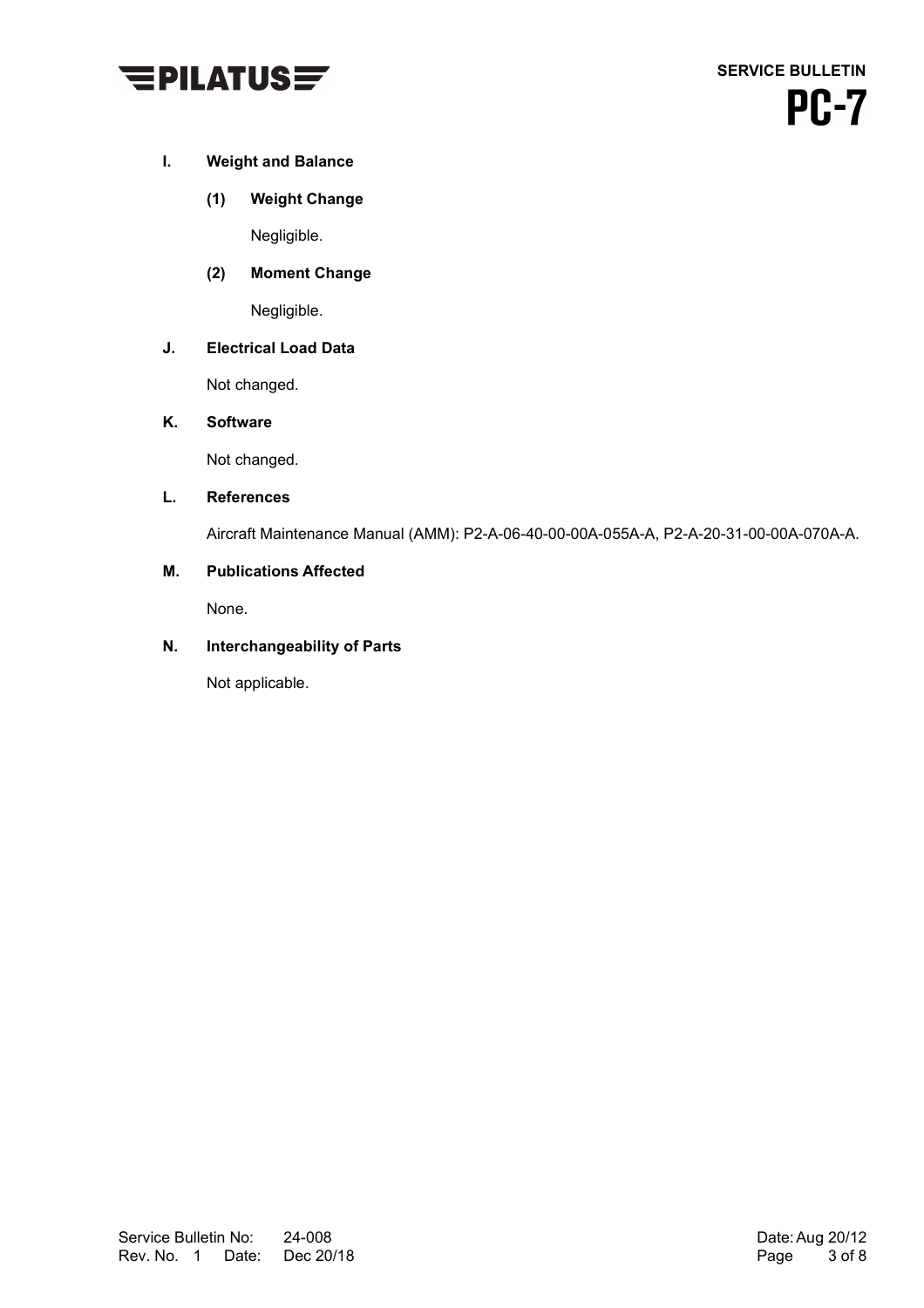

### **2. Material Information**

## **A. Material**

No modification kit is necessary to do this Service Bulletin.

Operators who require further information on Price and Availability should contact their Customer Liaison Manager at:

> Pilatus Aircraft Ltd, 6371 Stans, Switzerland.

Operators are requested to advise Pilatus Aircraft Ltd. of the Manufacturer's Serial Number (MSN), the flying hours and landings of aircraft which are allocated for this Service Bulletin using the Service Bulletin Evaluation Form.

### **B. Material Necessary for Each Aircraft**

### **(1) Material to be Procured**

If necessary, you will need this part to accomplish this Service Bulletin:

| <b>NEW PART NO. DESCRIPTION</b> |                          | <b>OLD PART NO.</b> | <b>OTY</b> |
|---------------------------------|--------------------------|---------------------|------------|
| 1917.96.92.154                  | <b>PROTECTION SLEEVE</b> |                     | 1 M        |

**NOTE:** The protection sleeve (P/N 917.96.92.154) is only necessary if you find chafed wires during the inspection (Ref. Para 3.B.(3)).

### **(2) Operator Supplied Materials (Ref. AMM P2-A-20-31-00-00A-070A-A)**

| MATERIAL NO.   DESCRIPTION |                  |     | QTY   REMARKS |
|----------------------------|------------------|-----|---------------|
| P09-005                    | <b>CABLE TIE</b> | A/R |               |
| P09-008                    | <b>CABLE TIE</b> | A/R |               |
| P09-014                    | <b>CABLE TIE</b> | A/R |               |

## **C. Material Necessary for Each Spare**

None.

### **D. Re-identified Parts**

None.

### **E. Tooling - Cost and Availability**

Not applicable.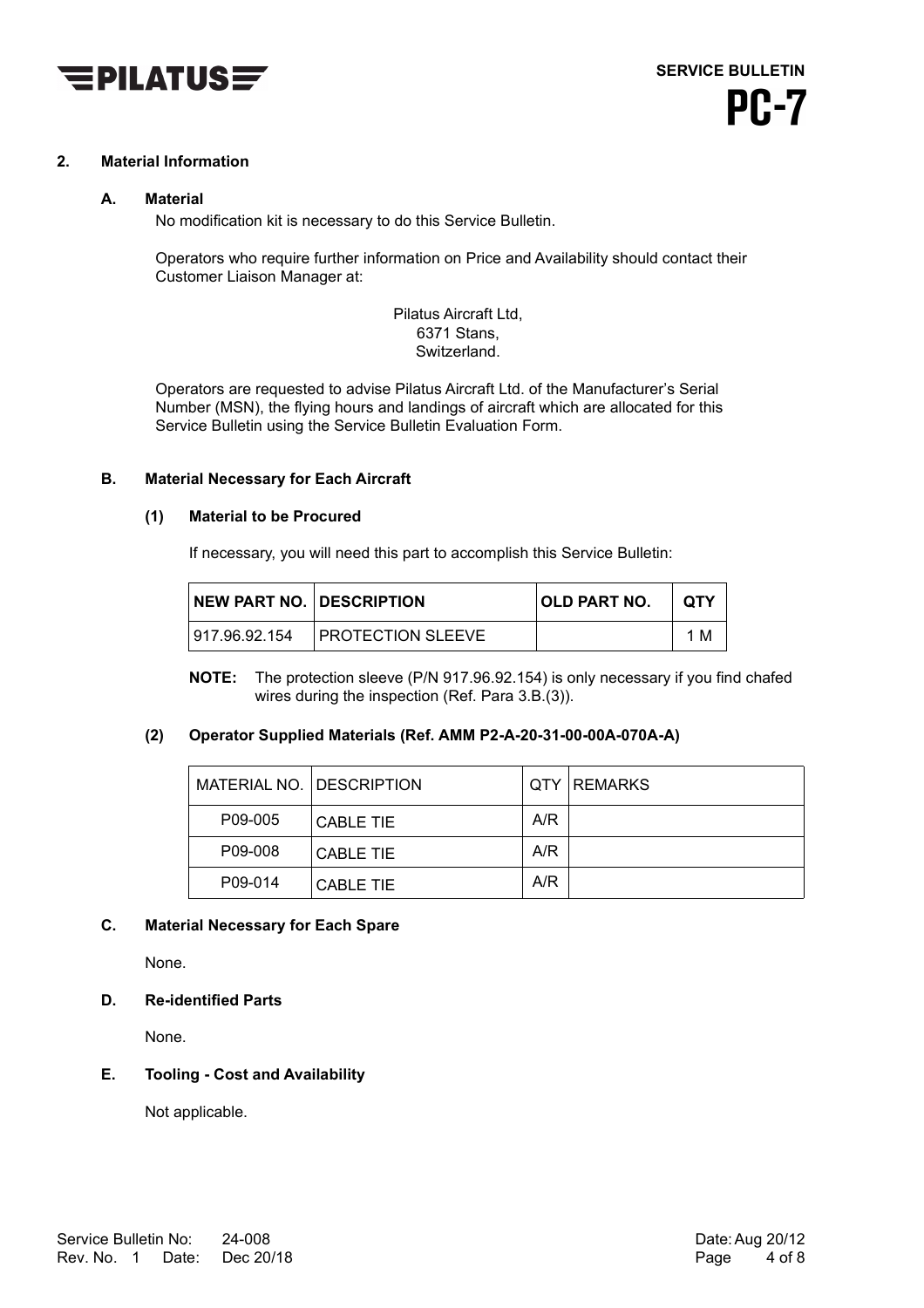

### **3. Accomplishment Instructions**

### **A. Preparation**

Remove the access panel F5 (Ref. AMM, P2-A-06-40-00-00A-055A-A).

#### **B. Inspection**

Ī

- (1) Do a visual inspection of all the wires below the panel F5 for signs of chafing and contact with the casings of the Line Replacement Units (LRUs), panel edges and/or Environmental Control System (ECS) hoses.
- (2) If you find signs of chafing and you can see the bare wires under the insulation, replace the wire(s). If necessary, contact Pilatus for more information.
- (3) If you find signs of chafing but you cannot see bare wires under the insulation:
	- (a) Cut a piece of the protection sleeve (P/N 917.96.92.154) long enough to cover the chafed wires plus an additional 25 mm (1 in.) at each end.
	- (b) Remove the cable ties as necessary in the length of the chafed wires.
	- (c) Put the protection sleeve (P/N 917.96.92.154) in position around the affected cable loom. Make sure there are no cable ties beneath the protection sleeve (P/N 917.96.92.154).
	- (d) Wrap the protection sleeve (P/N 917.96.92.154) around the wires in the affected cable loom and keep it in position with the cable ties (Material No. P09-005, Material No. P09-008, and / or Material No. P09-014).
	- (e) Make sure the ends of the cable ties (Material No. P09-005, Material No. P09-008, and / or Material No. P09-014) cannot cause damage to the adjacent wires and cables.
- (4) Do a visual inspection of the metal clips on the demist hoses to make sure they are not in contact with the wiring looms.
- (5) If you find signs of contact with the wiring looms, adjust the orientation of the clips to put their sharp edges away from the wiring loom.
- (6) Report your findings to Pilatus.

## **C. Job Close-Up**

- (1) Remove all equipment, materials and tools from the work area. Make sure that the work area is clean.
- (2) Install the access panel F5 (Ref. AMM, P2-A-06-40-00-00A-055A-A).

### **D. Documentation**

- (1) Make an entry in the Aircraft Logbook that this Service Bulletin has been incorporated.
- (2) Use the Service Bulletin Evaluation Sheet and report your results and the serial number of the aircraft to PILATUS.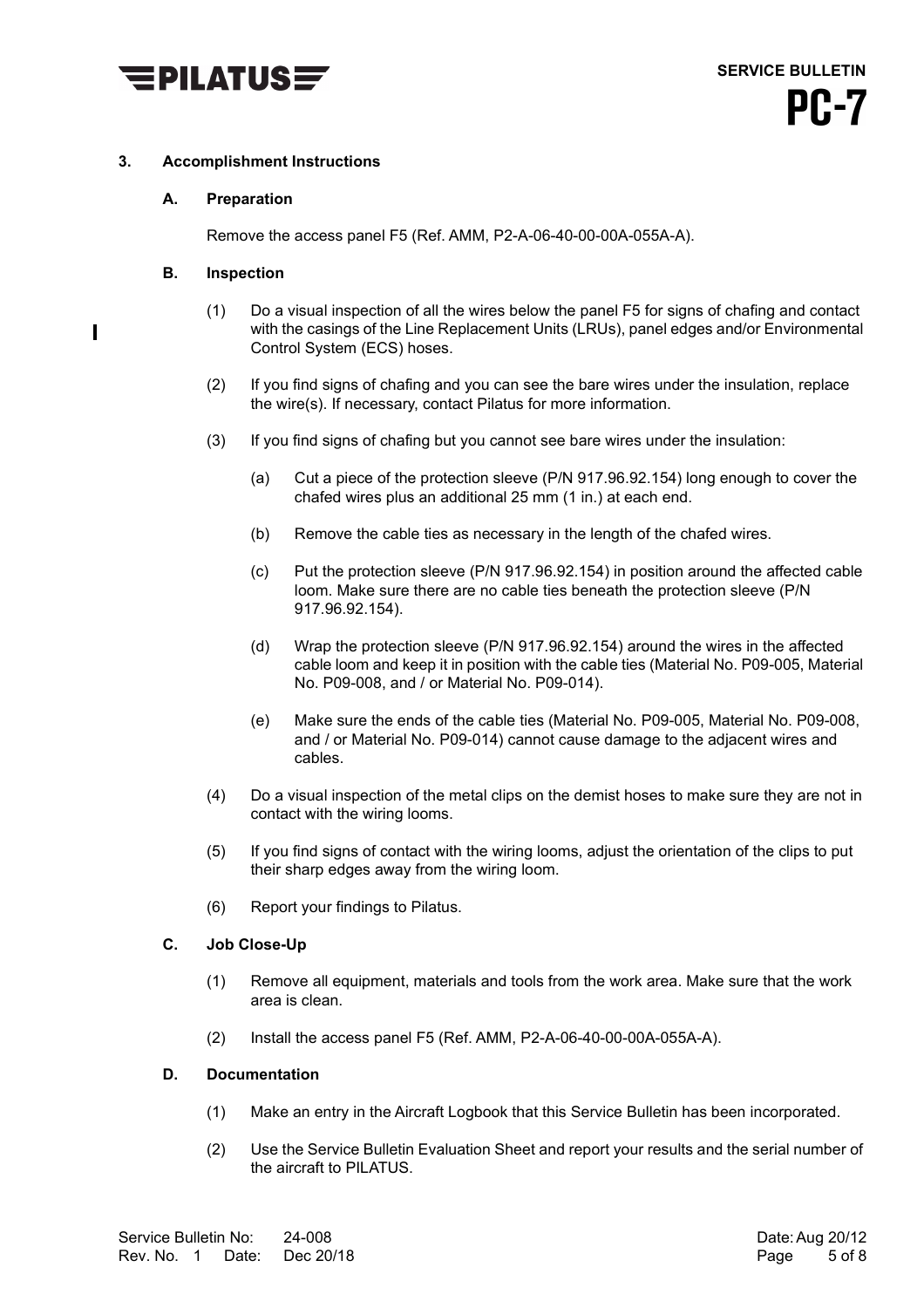



INTENTIONALLY BLANK

Service Bulletin No: 24-008 Date: Aug 20/12 Rev. No. 1 Date: Dec 20/18 Page 6 of 8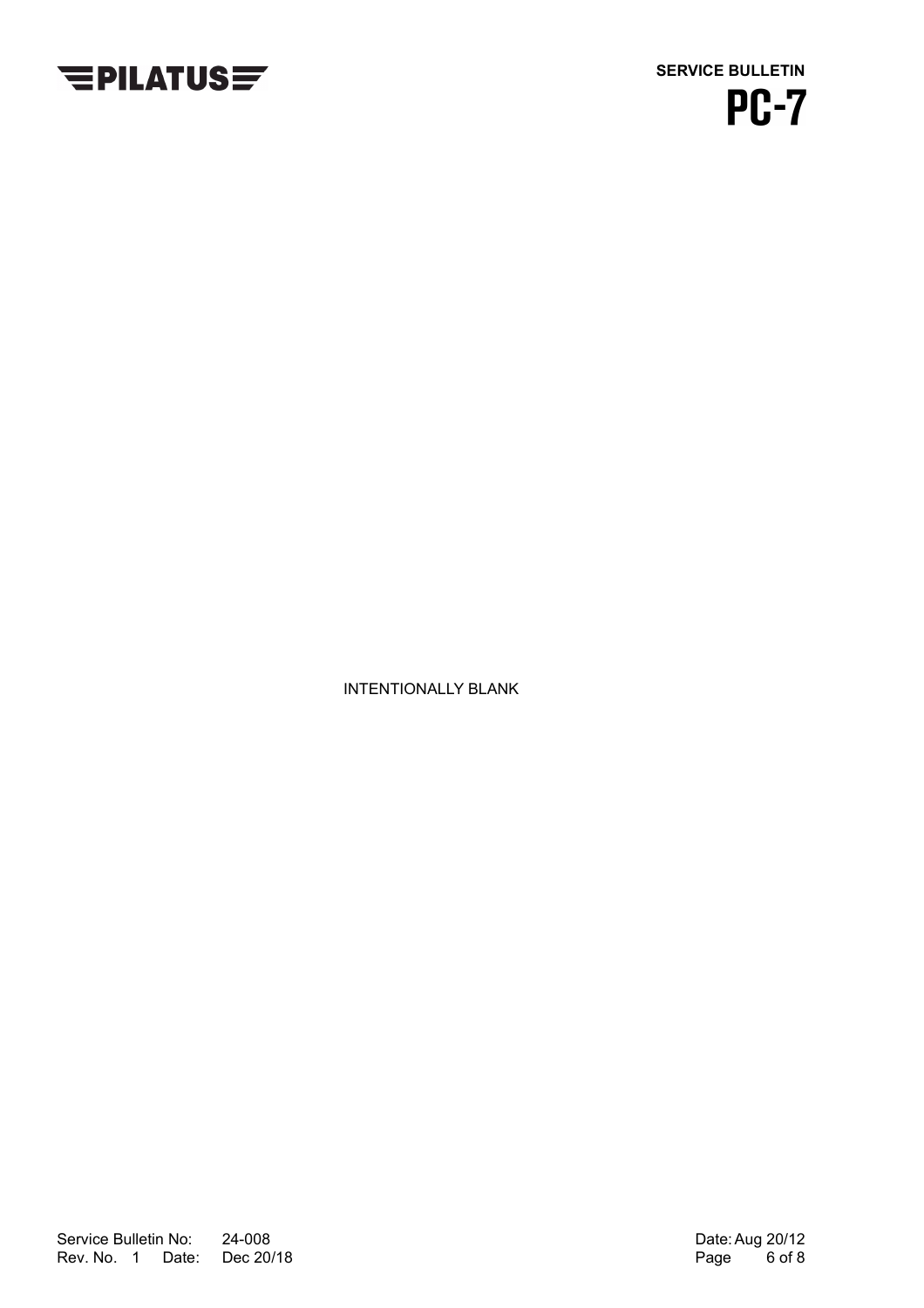

| <b>SERVICE BULLETIN EVALUATION SHEET FOR SB No. 24-008</b>                                                           |                                                                                                    |                           |                                                        |                     |  |  |
|----------------------------------------------------------------------------------------------------------------------|----------------------------------------------------------------------------------------------------|---------------------------|--------------------------------------------------------|---------------------|--|--|
| <b>Title</b>                                                                                                         | <b>Electrical Power - General</b><br>Inspection for Chafing of the Electrical Wires Below Panel F5 |                           |                                                        |                     |  |  |
| <b>Customer</b>                                                                                                      |                                                                                                    |                           |                                                        |                     |  |  |
| <b>Service Center</b>                                                                                                |                                                                                                    |                           |                                                        |                     |  |  |
| <b>EMBODIMENT REPORTING</b>                                                                                          |                                                                                                    |                           |                                                        |                     |  |  |
|                                                                                                                      | This SB has been embodied:                                                                         |                           |                                                        | On the entire fleet |  |  |
| <b>Only partially</b><br>Provide embodiment details per aircraft (use additional copies of this table, if necessary) |                                                                                                    |                           |                                                        |                     |  |  |
| <b>MSN</b>                                                                                                           |                                                                                                    | <b>Flying Hours</b>       | <b>MSN</b>                                             | <b>Flying Hours</b> |  |  |
|                                                                                                                      |                                                                                                    |                           |                                                        |                     |  |  |
|                                                                                                                      |                                                                                                    |                           |                                                        |                     |  |  |
|                                                                                                                      |                                                                                                    |                           |                                                        |                     |  |  |
|                                                                                                                      |                                                                                                    |                           |                                                        |                     |  |  |
| <b>Additional embodiment comments/findings</b>                                                                       |                                                                                                    |                           |                                                        |                     |  |  |
|                                                                                                                      |                                                                                                    |                           |                                                        |                     |  |  |
|                                                                                                                      |                                                                                                    | <b>EDITORIAL COMMENTS</b> | (procedure, kit quality, suggested improvements, etc.) |                     |  |  |
|                                                                                                                      |                                                                                                    |                           |                                                        |                     |  |  |
|                                                                                                                      |                                                                                                    |                           |                                                        |                     |  |  |
|                                                                                                                      |                                                                                                    |                           |                                                        |                     |  |  |
|                                                                                                                      |                                                                                                    |                           |                                                        |                     |  |  |
|                                                                                                                      |                                                                                                    |                           |                                                        |                     |  |  |
|                                                                                                                      |                                                                                                    |                           |                                                        |                     |  |  |
| Name                                                                                                                 |                                                                                                    | Signature                 |                                                        | Date                |  |  |
|                                                                                                                      |                                                                                                    |                           |                                                        |                     |  |  |
| Please complete and forward this form to:                                                                            |                                                                                                    |                           |                                                        |                     |  |  |
| Pilatus Aircraft LTD,                                                                                                |                                                                                                    |                           |                                                        |                     |  |  |
| Customer Technical Support (MCC),                                                                                    |                                                                                                    |                           |                                                        |                     |  |  |
| P.O. BOX 992,                                                                                                        |                                                                                                    |                           |                                                        |                     |  |  |
|                                                                                                                      |                                                                                                    | 6371 Stans, Switzerland   |                                                        |                     |  |  |
|                                                                                                                      |                                                                                                    | Fax: +41 (0)41 619 6773   |                                                        |                     |  |  |
| Email: Techsupport@pilatus-aircraft.com<br>SERVICE BULLETIN EVALUATION SHEET                                         |                                                                                                    |                           |                                                        |                     |  |  |